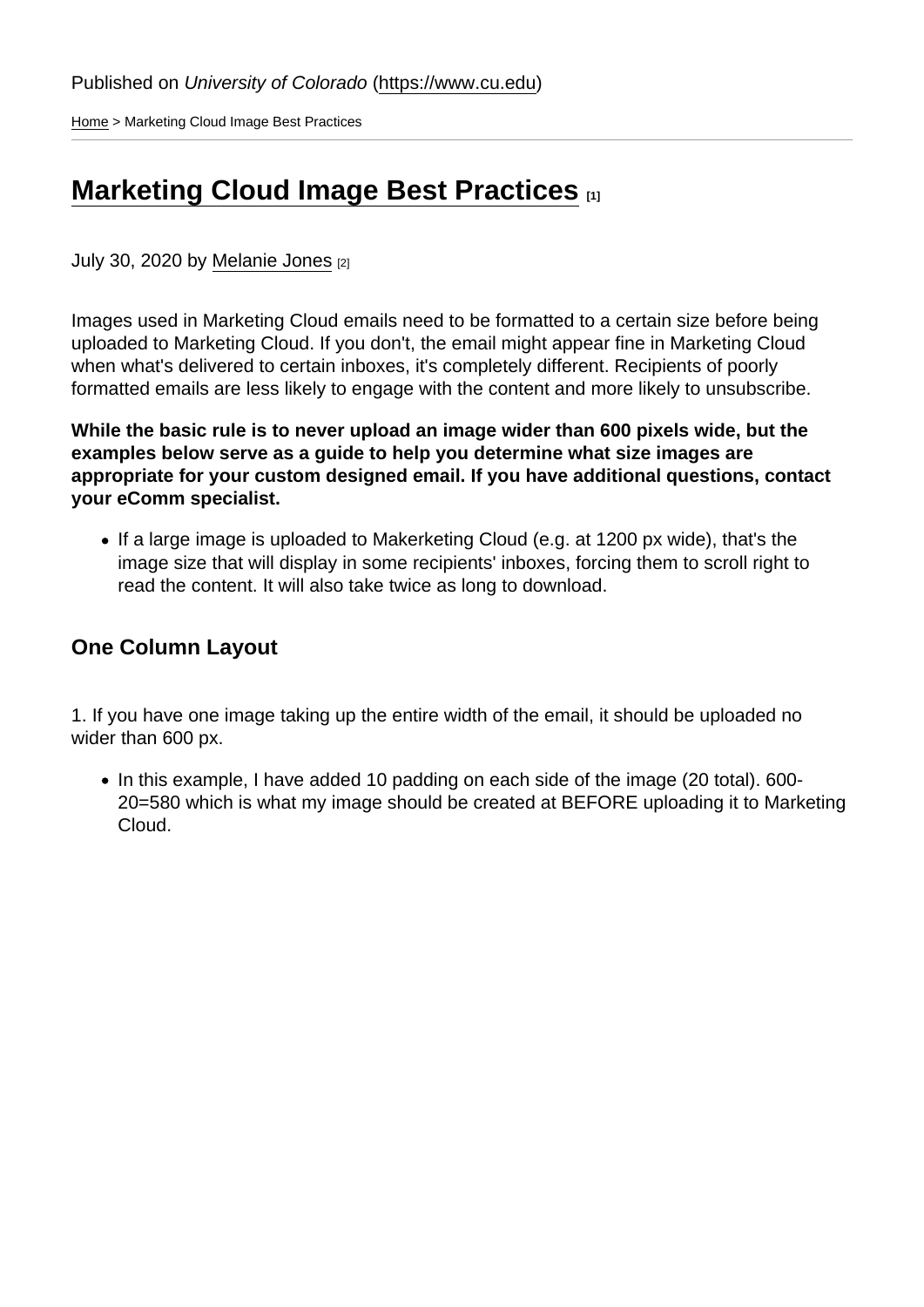

### **Two Column Layout**

If you have two columns, each with an image, they should be uploaded no wider than 300 px.

Below, the 2 columns are split 50/50 (or 300 pixels wide). I have added 10 padding on the sides of the image (20 total). 300-20=280 which is what both images should be created at BEFORE uploading them to Marketing Cloud.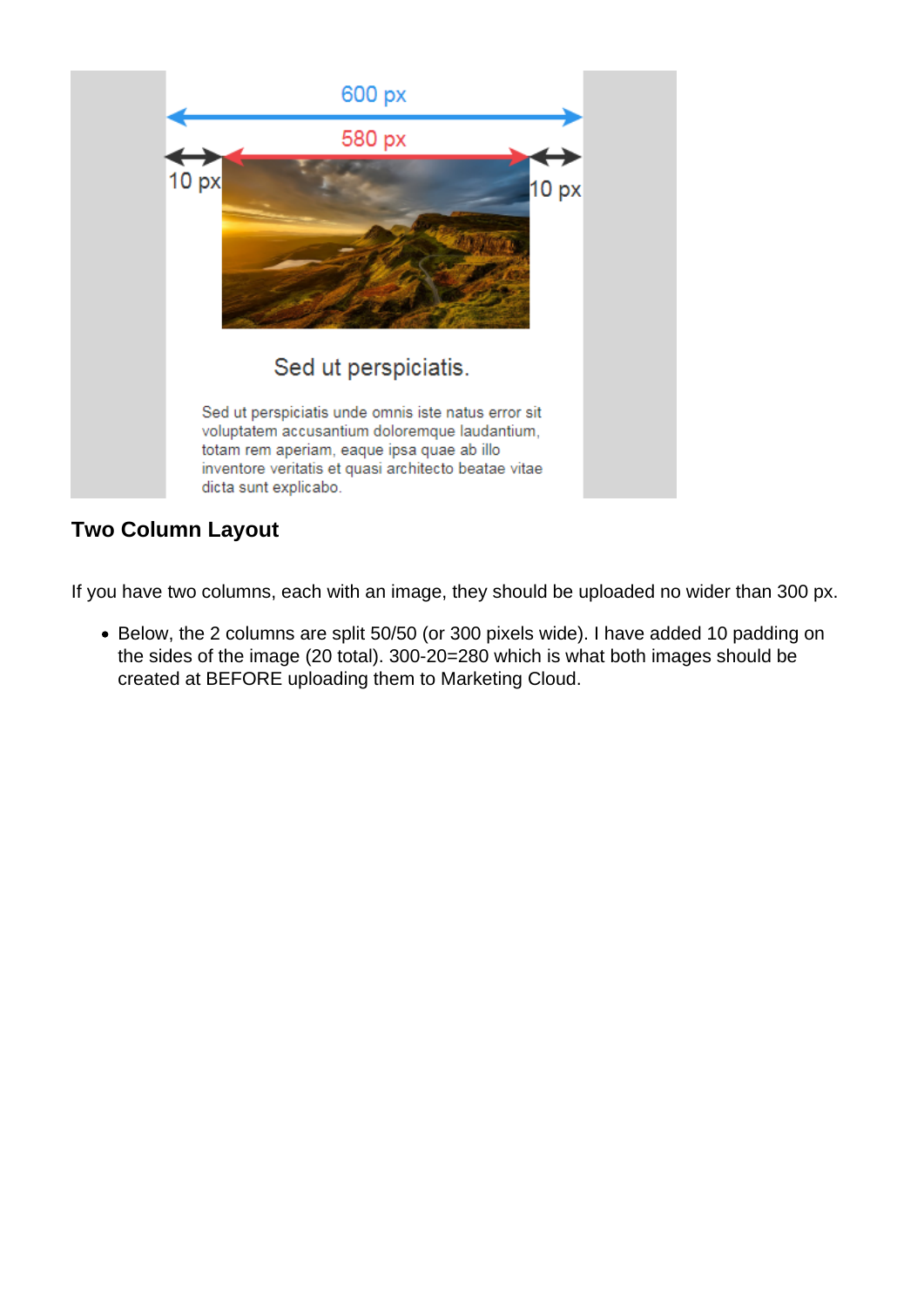

• In this 'newsletter' example, I am using I have added 15 padding on each side of both images (30 total). 600-30=570/2=285 which is what both images should be created at BEFORE uploading them to Marketing Cloud.

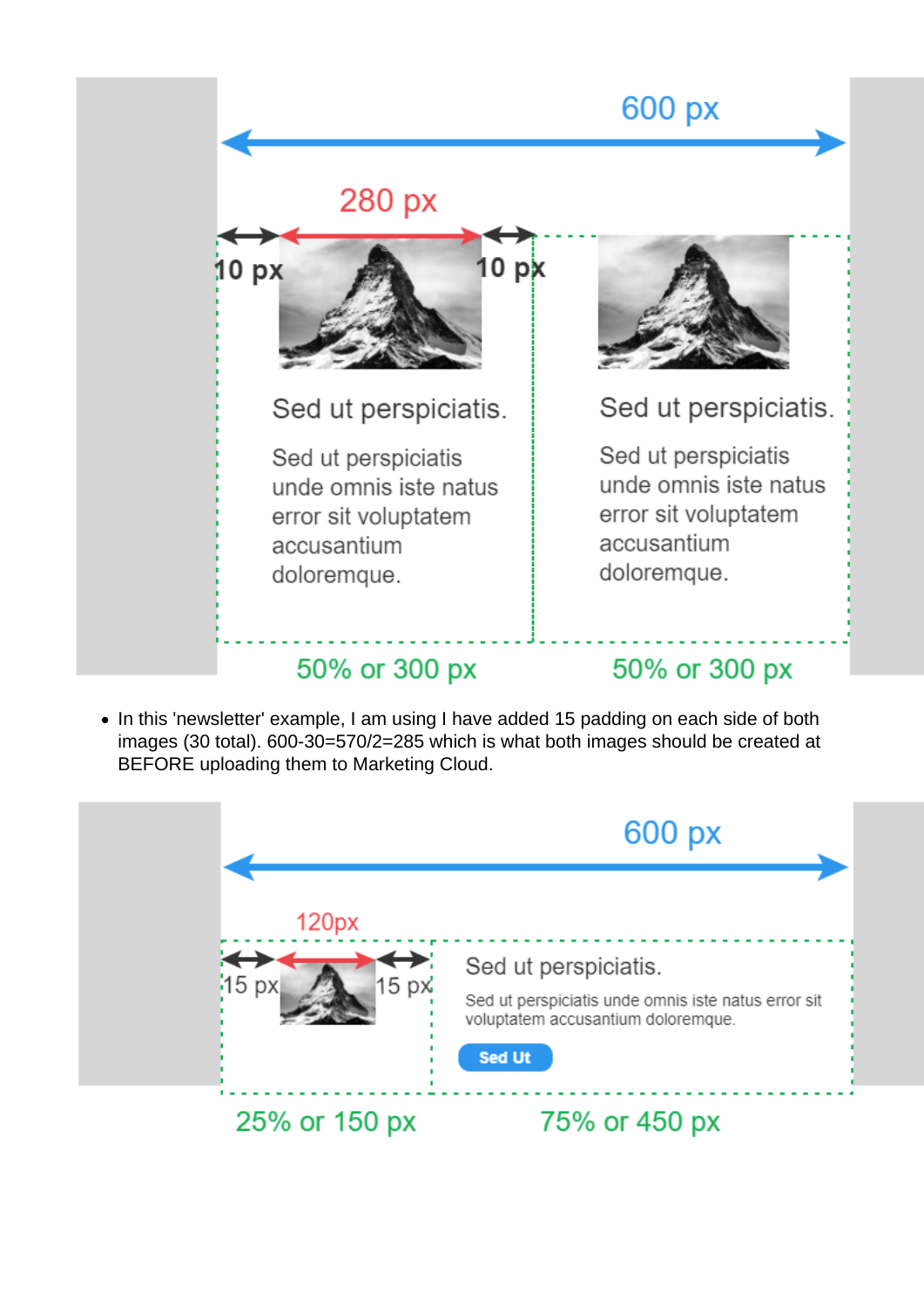### **Scale to Fit**

Assuming this layout is set to stack, 'Scale to Fit' should NOT be checked.



# University of Colorado Boulder



## **Why Your Cucumbers and Tomatoes Won't Grow, and Other Garden Woes This Summer**

### **KUNC**

(Aug. 20, 2020) - Adrian Carper, a postdoctoral researcher at CU Boulder, said that a poor tomato crop could point to a disruption in the bumblebee population.

This is because 'Scale to Fit' will have the image render to the size of the device it is being viewed on. In this case, the small thumbnail image will be blown up on a mobile device and will appear pixelated(image below).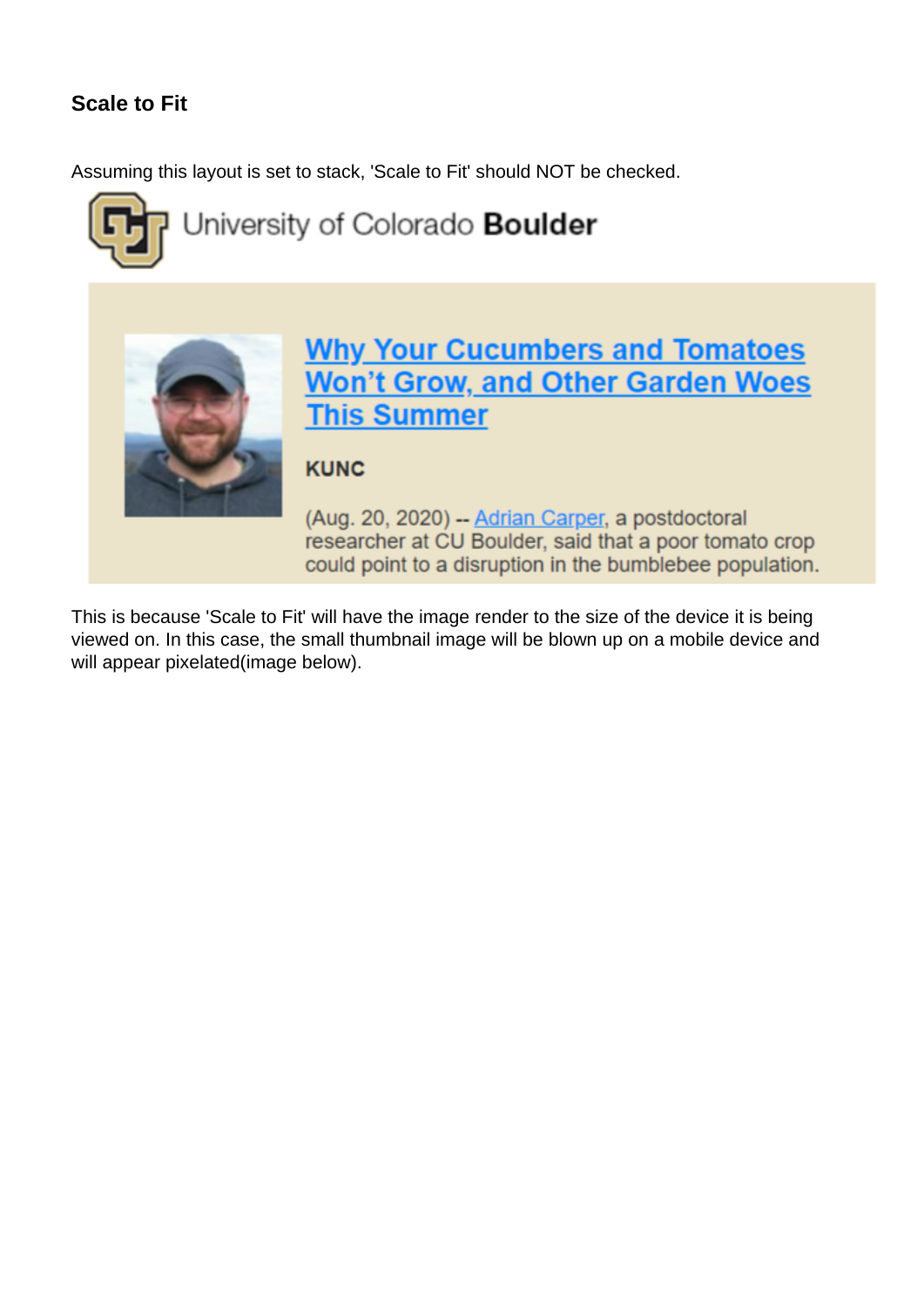

# **Why Your Cucumbers and<br>Tomatoes Won't Grow, and Other**

**Instead, there are two good options:**

Do NOT check 'Scale to Fit' so it doesn't expand to the screen: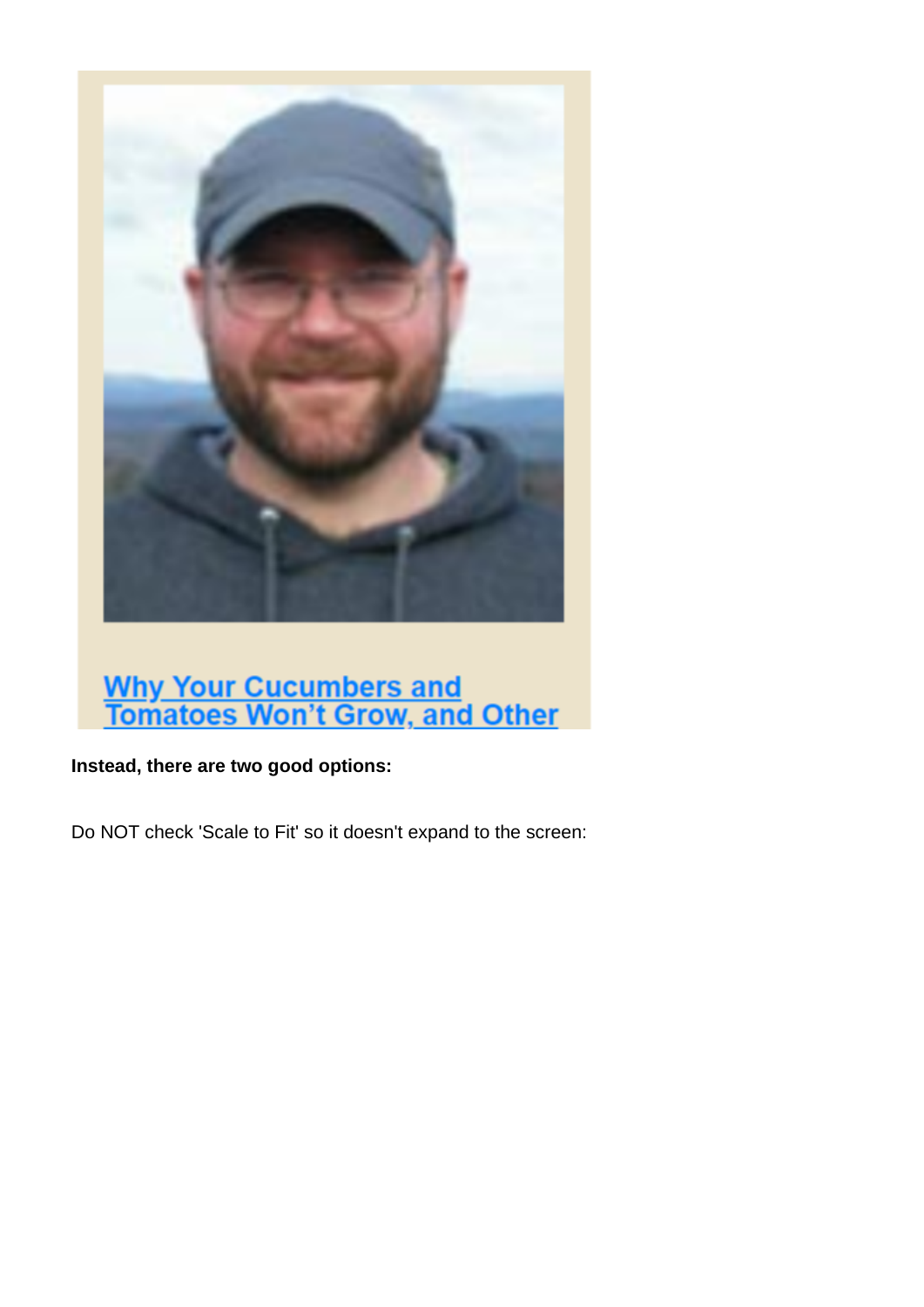

# **Why Your Cucumbers and<br>Tomatoes Won't Grow, and Other<br>Garden Woes This Summer**

### **KUNC**

(Aug. 20, 2020) -- Adrian Carper, a postdoctoral researcher at CU Boulder, said that a poor tomato crop could point to a disruption in the bumblebee population.

"Bumblebees are the great tomato pollinators," Carper said. "They hold onto the flower with their

Or 'Hide' the image content block.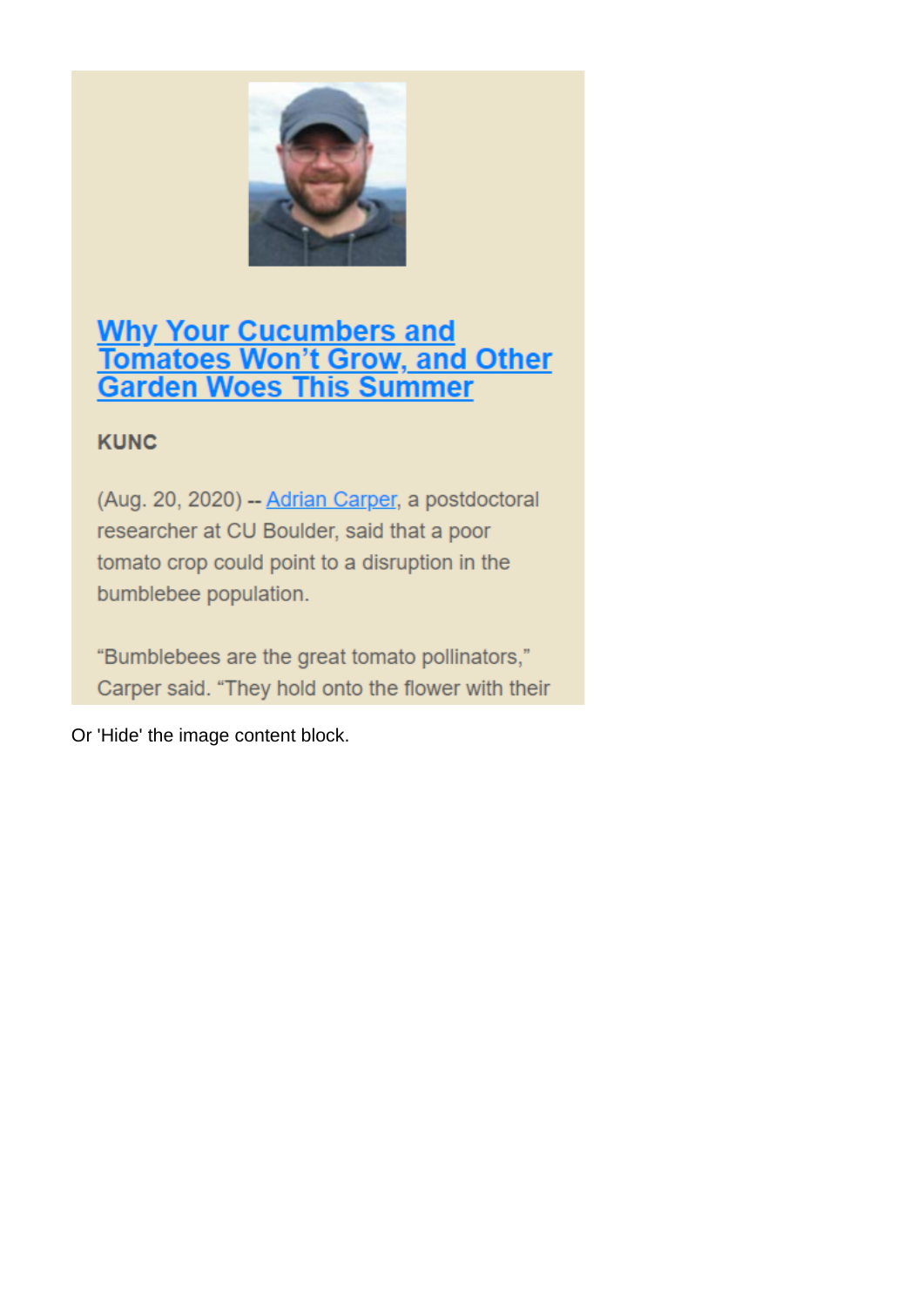### **Why Your Cucumbers and Tomatoes Won't Grow, and Other Garden Woes This Summer**

### **KUNC**

(Aug. 20, 2020) - Adrian Carper, a postdoctoral researcher at CU Boulder, said that a poor tomato crop could point to a disruption in the bumblebee population.

"Bumblebees are the great tomato pollinators," Carper said. "They hold onto the flower with their mandibles and they'll curl their abdomen under and then you'll hear them buzzing their wings together and raining the pollen out at a

### **Three Column Layout**

If you have three columns, each with an image, they should be uploaded no wider than 200 px.

Below, let's look at each individual column (33% of the overall email or 200 pixels wide). I have added 10 padding on each side of the image (20 total). 200-20=180 which is what all three images should be sized to BEFORE uploading them to Marketing Cloud.

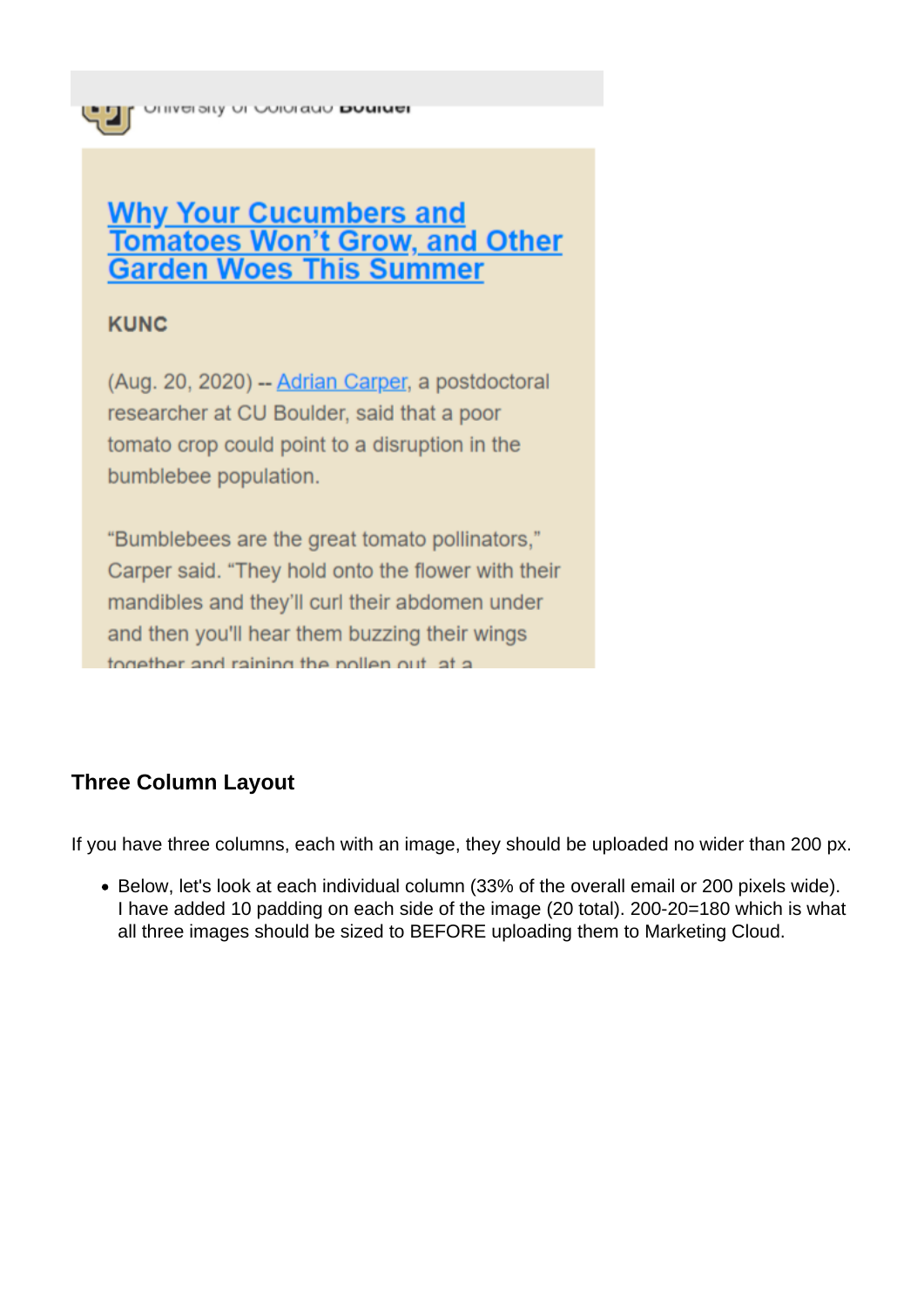

### **Scale to Fit**

'Scale to Fit' should NOT be checked in this situation.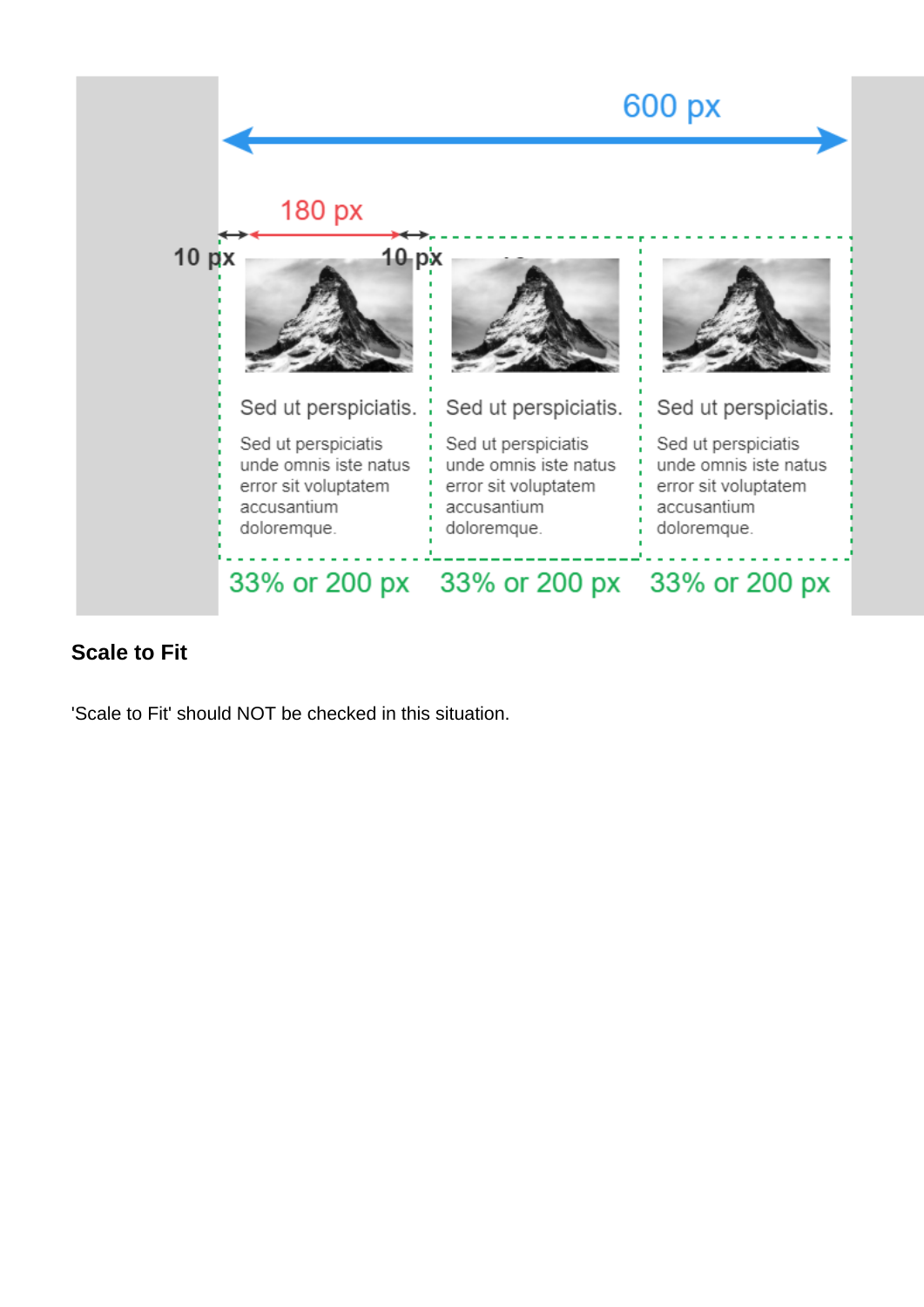

**Button Text** 

**Button Text** 

**Button Text** 

This is because 'Scale to Fit' will have the image render to the size of the device it is being viewed on. In this case, the small thumbnail image will be blown up on a mobile device and will appear pixelated(image below).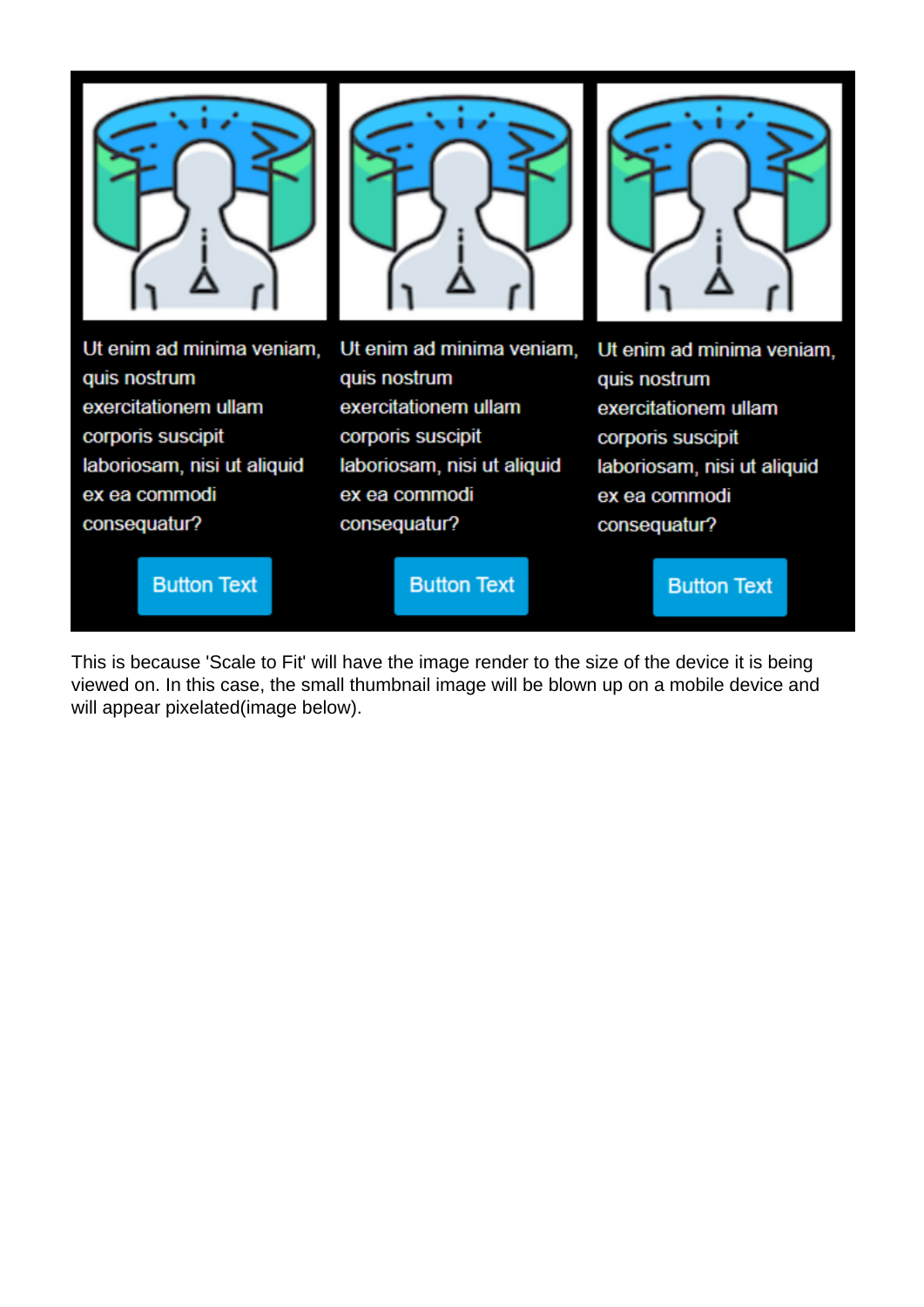

**Instead, there are two good options:**



Do NOT check 'Scale to Fit' so it doesn't blow-up:

Or 'Hide' the content block